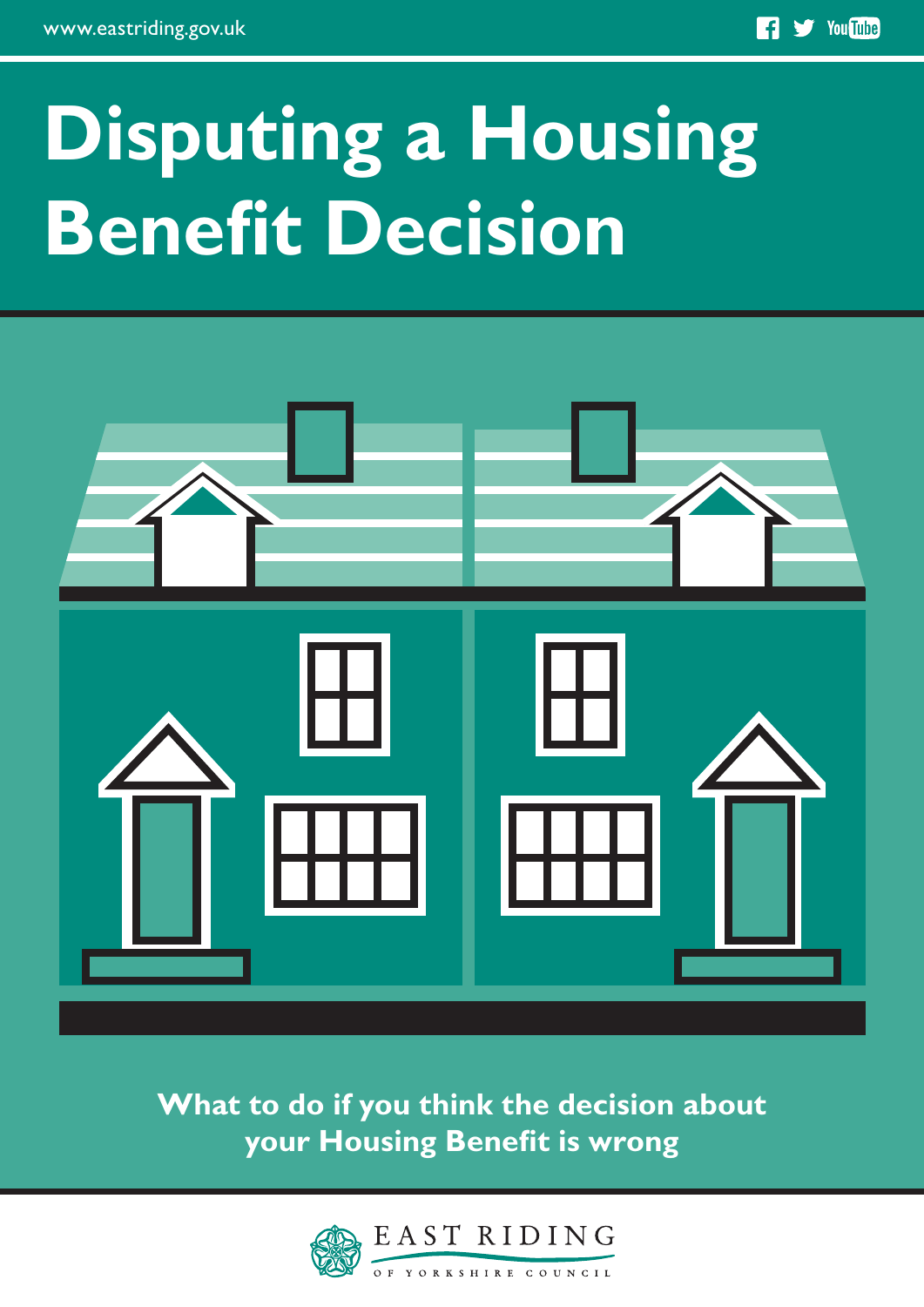# **What can I do if I think the decision about my Housing Benefit is wrong?**

We aim to make the right decision when working out your entitlement to housing benefit. We must comply with rules and regulations set by central Government.

If we send you a decision in writing it is usually because you have

- a) claimed housing benefit;
- b) had a change of circumstances which affects your benefit;
- c) been told you have to pay back an overpaid benefit.

If you have received a decision letter about housing benefit, and you think the decision may be wrong or you need further information about it, you should ask us for an explanation.

If you still think the decision is wrong after we have explained it to you, you can ask us to look at it again.

For some decisions, you can appeal to an independent tribunal. They can change the decision if they decide that it is wrong. There are some decisions which you cannot appeal to an independent tribunal against, these include:

- a) the local housing allowance rate set by the Valuation Office;
- b) the broad rental market area that your home is in;
- c) any decision relating to the discretionary housing payment scheme.

There are time limits for asking decisions to be looked at again and for appealing against a decision, details of which are shown later in this leaflet.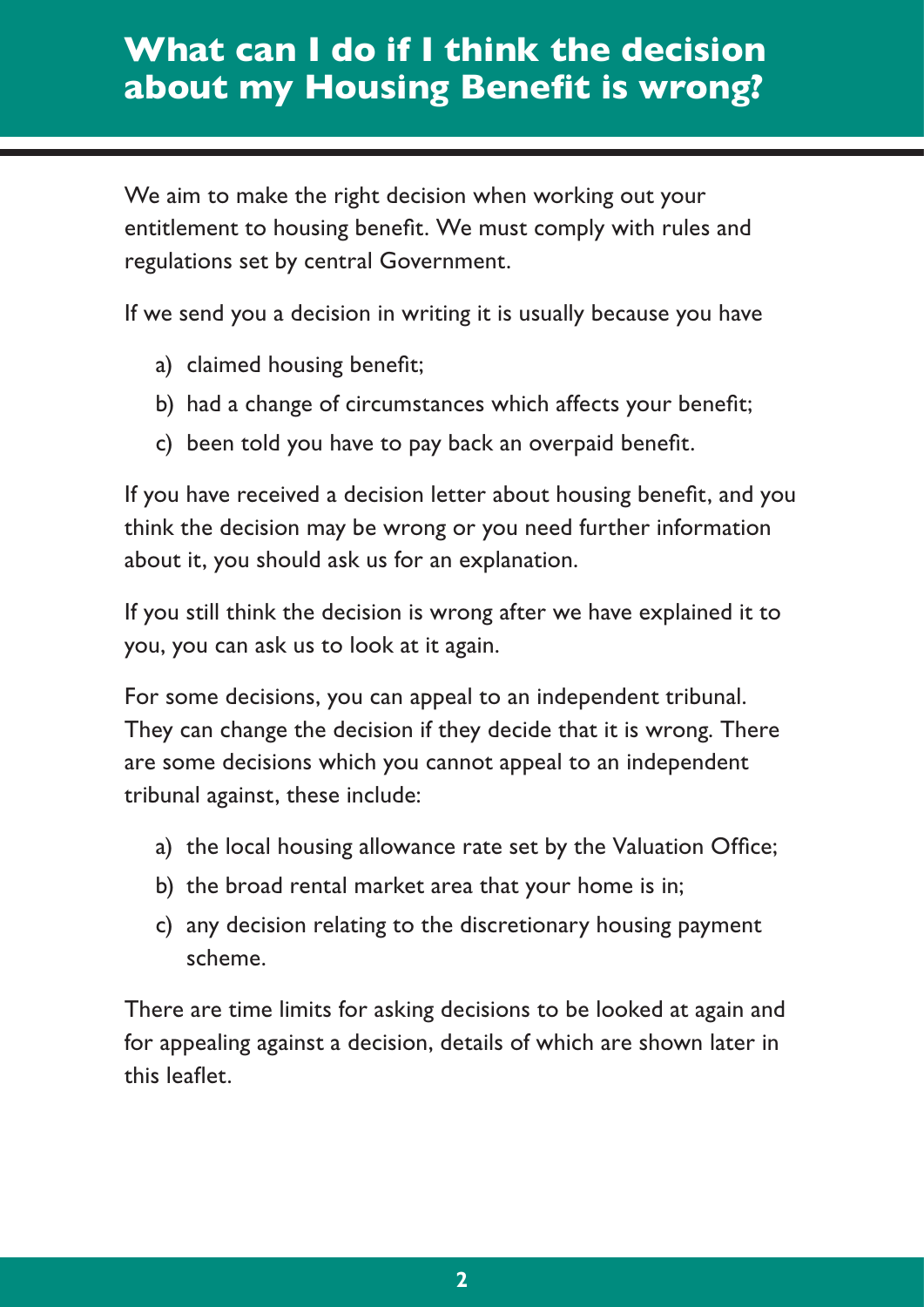#### **IMPORTANT - landlords or agents**

Landlords and agents cannot dispute most decisions made by the council. They can only dispute decisions that directly affect them. These are:

- the decision about who housing benefit is paid to;
- the decision that an overpayment can be recovered from the landlord or agent.

Any other decision made by the council can only be disputed by the claimant or their appointee.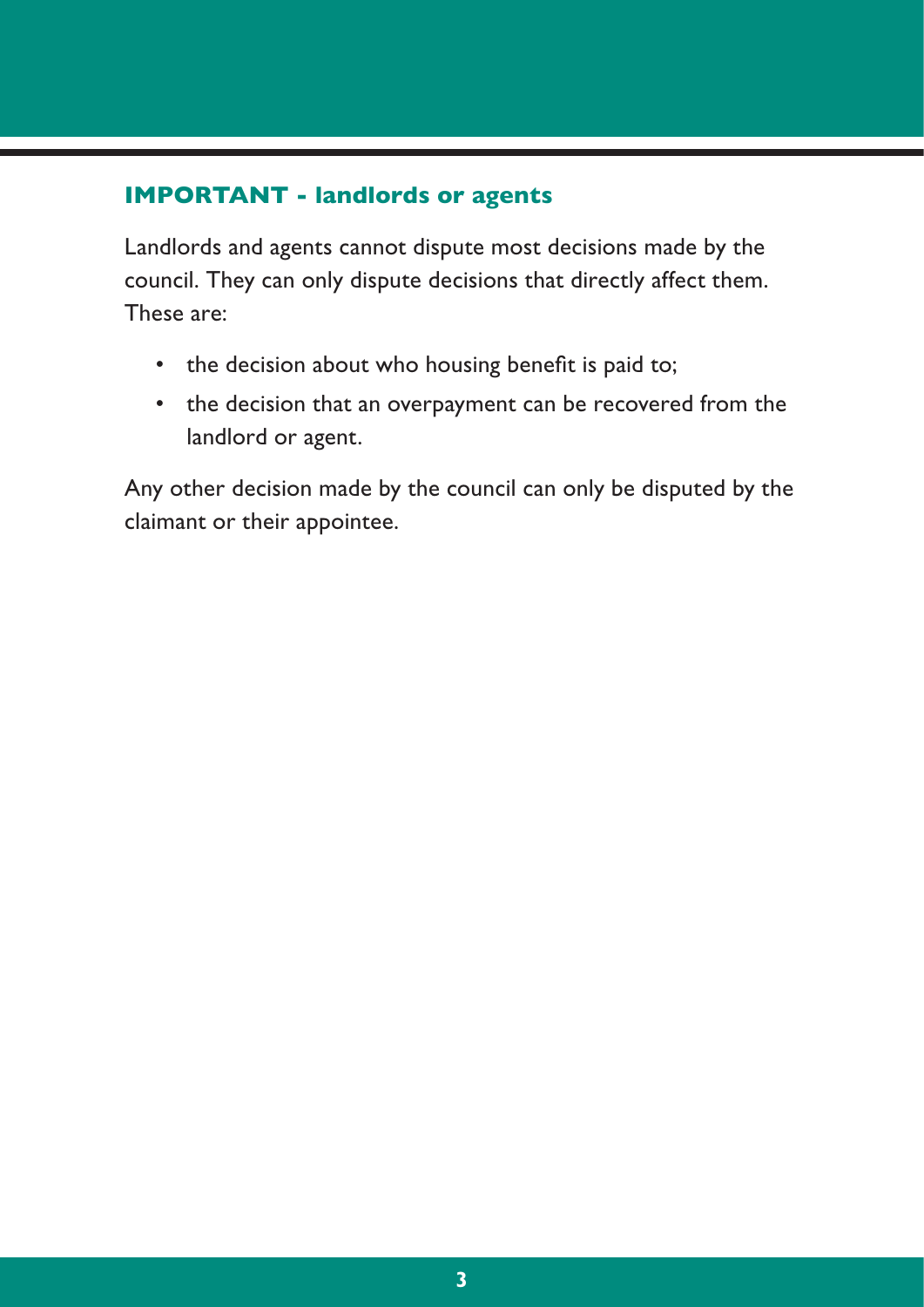# **Do you want us to look at the decision again?**

If you want us to look at the decision again, you must write to us within one month of the date of the decision letter using the form in this leaflet. If there are special circumstances which mean you cannot contact us within one month, we may still be able to reconsider the decision but you must tell us what these are when you write to us.

**We will check your claim** thoroughly and any information you have provided will be taken into account.

We may:

- decide not to change the decision;
- change the decision and pay you more benefit; or
- change the decision and pay less benefit.

If we decide the decision was wrong it will be changed and you will be sent a letter explaining why it was changed.

If we decide the decision is correct, we will tell you whether you can appeal and you will then have **one month** to do this.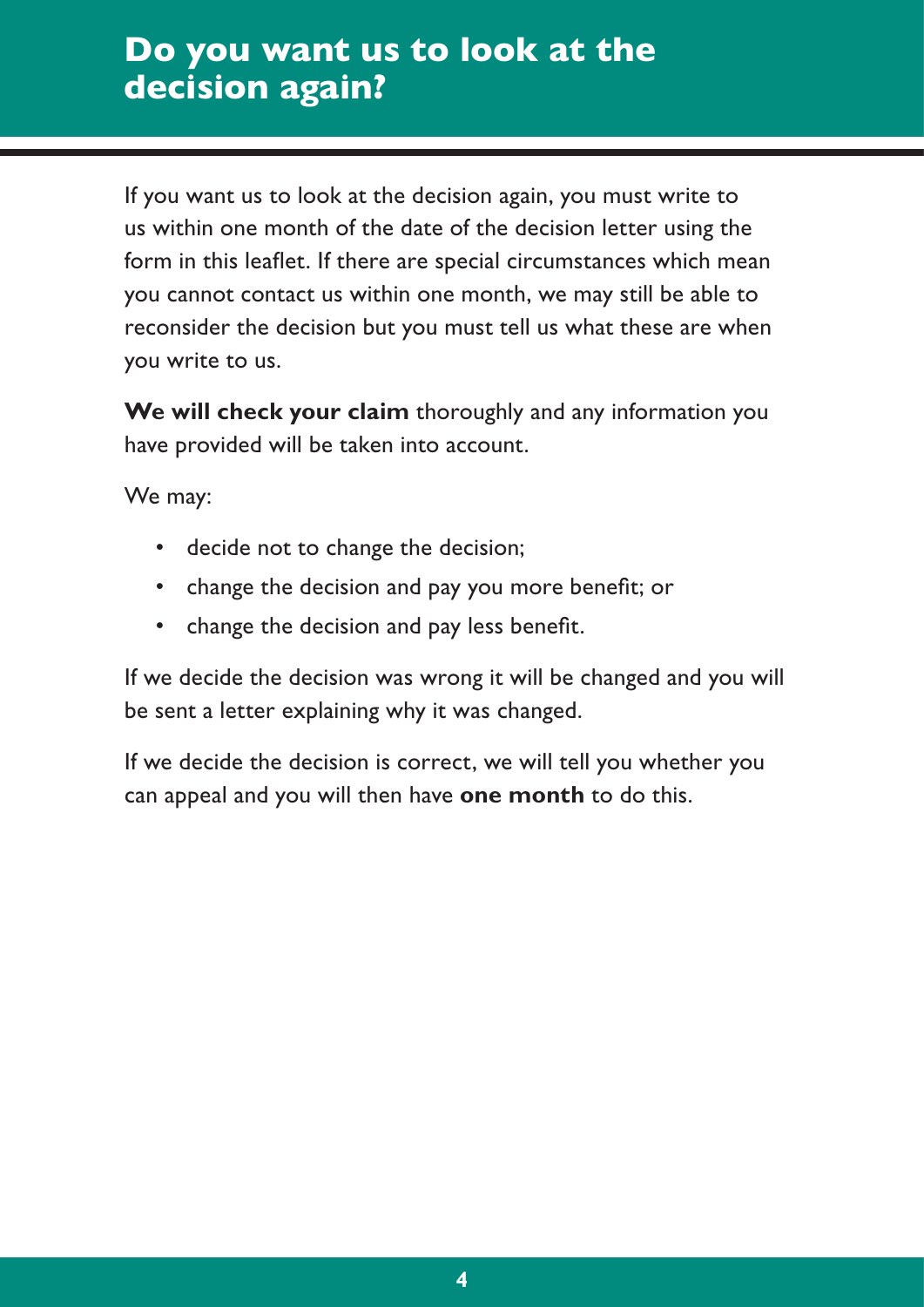# **Do you want to appeal to an independent tribunal?**

If you still think that the decision is wrong after we have looked at it again, you can make an appeal to the Tribunals Service through the council, using the form in this leaflet. Please complete all relevant boxes on the form making sure you write down the reasons why you think that the decision is wrong.

An appeal must be received in writing within **one month** of the original decision letter or if you have previously asked us to look at our decision again, then you will have **one month** from the date of our reply to submit your appeal.

If your appeal is received **outside** the one month time limit you must explain what special circumstances stopped you disputing the decision within one month. If we accept your reasons then your dispute will be looked at.

If you appeal late and we do not accept your reasons your late appeal will be forwarded to the Tribunals Service. A Tribunal Judge will look at your reasons and whether there is a reasonable chance that your appeal would be successful. If so, a tribunal hearing will be arranged.

A late dispute cannot be accepted if we receive it more than **13 months** after the date on the original decision letter.

When we receive your appeal we will look at the decision again if we have not already done so. If the decision is wrong we will change it.

If we:

• change it and this is to your advantage, we will write to you about the new decision and your appeal will stop. We will also tell you your appeal rights for the new decision;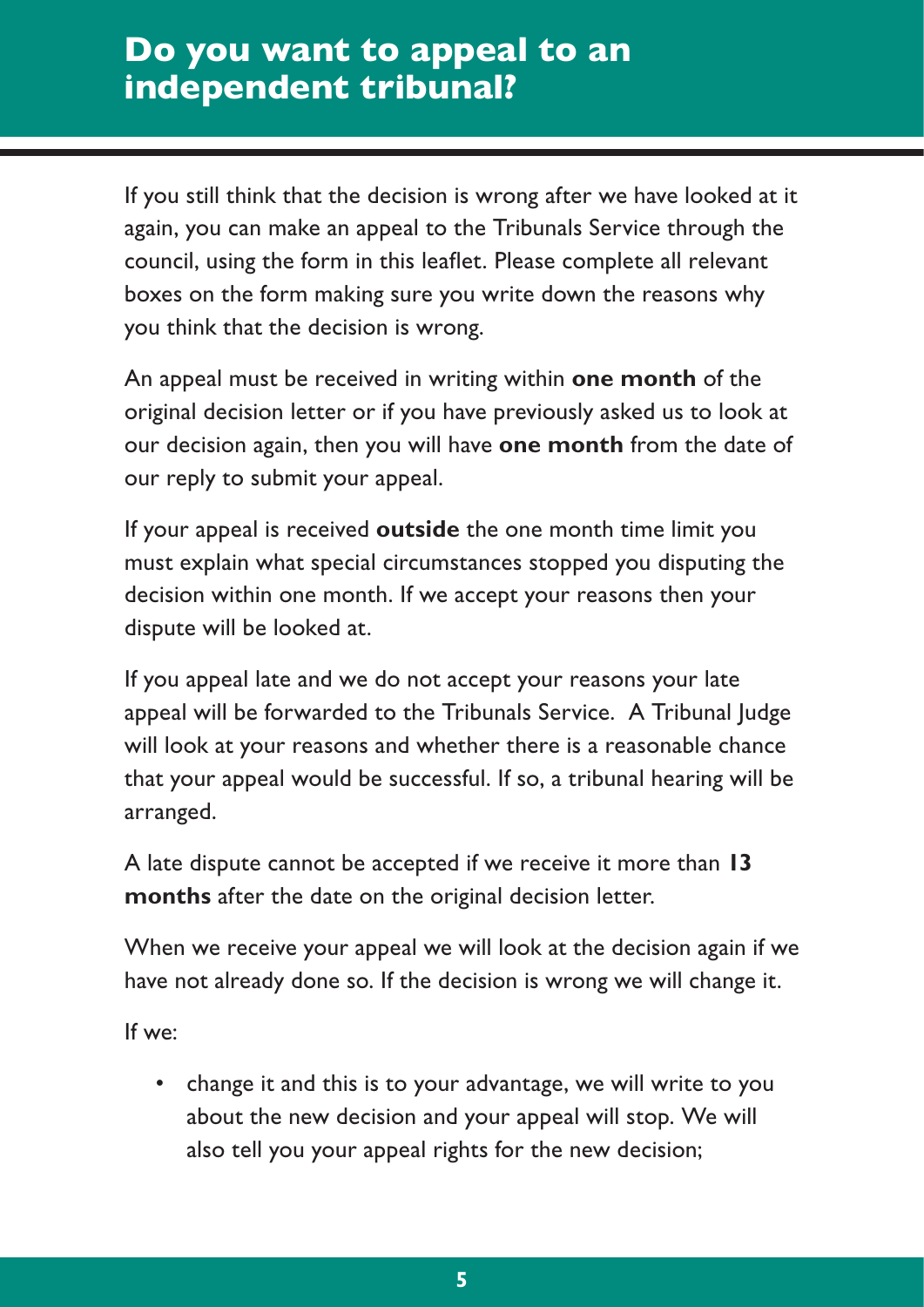- change it and this is not to your advantage, we will write to you about the new decision. We will then pass your appeal to the Tribunals Service;
- cannot change it, we will pass your appeal to the Tribunals Service.

If we pass your appeal to the Tribunals Service, we will send you a copy of the submission which includes your letter of appeal, the reasons for our decision and all relevant documents.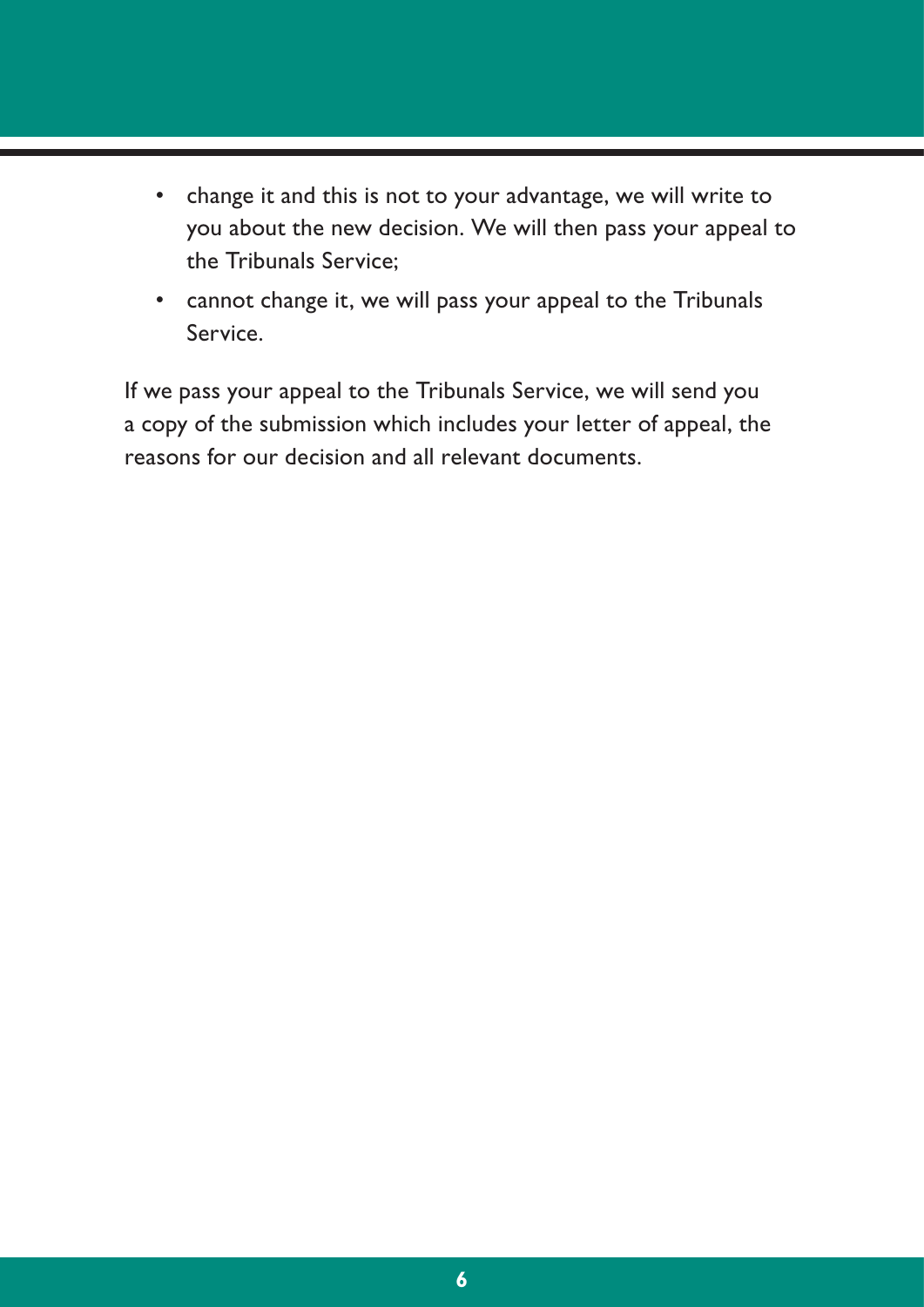The Tribunals Service will write to you when they receive your appeal, so they can make arrangements for the hearing. It is important that you reply to their enquiry, if you do not, your appeal may stop. One of the questions they will ask you is about how you want your appeal to be heard. You can choose between an oral hearing or a paper hearing.

# **Oral hearing**

This is an appeal tribunal you attend. At the oral hearing you will be able to deal with any questions or issues that arise.

If you choose an oral hearing the Tribunals Service will write and tell you when the appeal tribunal will be. The other people who attend a tribunal are:

- The Tribunal Judge;
- The Tribunal Clerk;
- The council's presenting officer;
- Any representative you have this may be somebody from the advice agencies, a relative or a friend;
- Any witnesses you or the council want to call.

If you choose an oral hearing but cannot attend, you must let the Tribunals Service know straightaway. You must have a good reason why you cannot go, such as illness. You may be able to arrange another date. If you do not, the tribunal may hear the appeal without you.

## **Paper hearing**

This is an appeal hearing which is heard in your absence. If there is any further information or evidence you want the tribunal to see, you should send it directly to the Tribunals Service.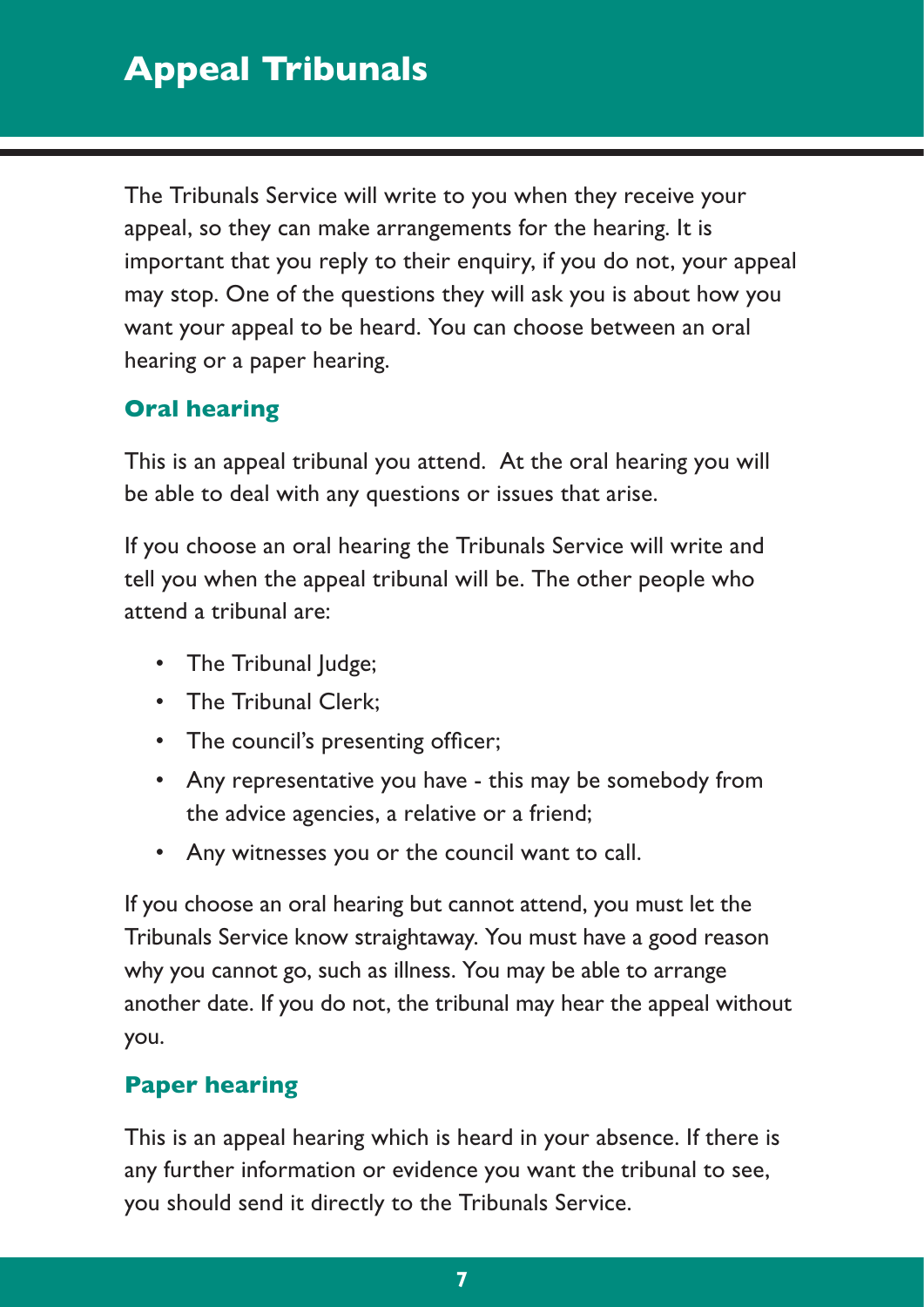Do not delay sending information as you will not be told the date of a paper hearing. The appeal will be heard and the Tribunals Service will send you the decision. If the tribunal thinks they need you to go to an oral hearing, they can refuse your request for a paper hearing.

#### **Tribunal decision**

Whether you have an oral or paper hearing:

- you will be given a decision notice explaining the tribunal's decision as soon as possible after the appeal hearing. A copy will be sent to the office that made the decision.
- you can also ask for a statement of reasons. This gives an explanation of the tribunal's decision including the facts and the law used. You must ask for a statement of reasons within one month of the date you were given or sent the decision notice. You must have a copy of the statement of reasons if you later decide to further appeal to the Upper Tribunal.
- if your appeal is successful, we will usually action the decision as soon as we receive our copy of the tribunal's decision. We may not action the decision straightaway if we intend to appeal to the Upper Tribunal.

#### **Expenses**

The council do not make payments for any expenses you incur during the appeal process.

The Tribunals Service may pay some of your expenses for going to the tribunal, for example travel costs.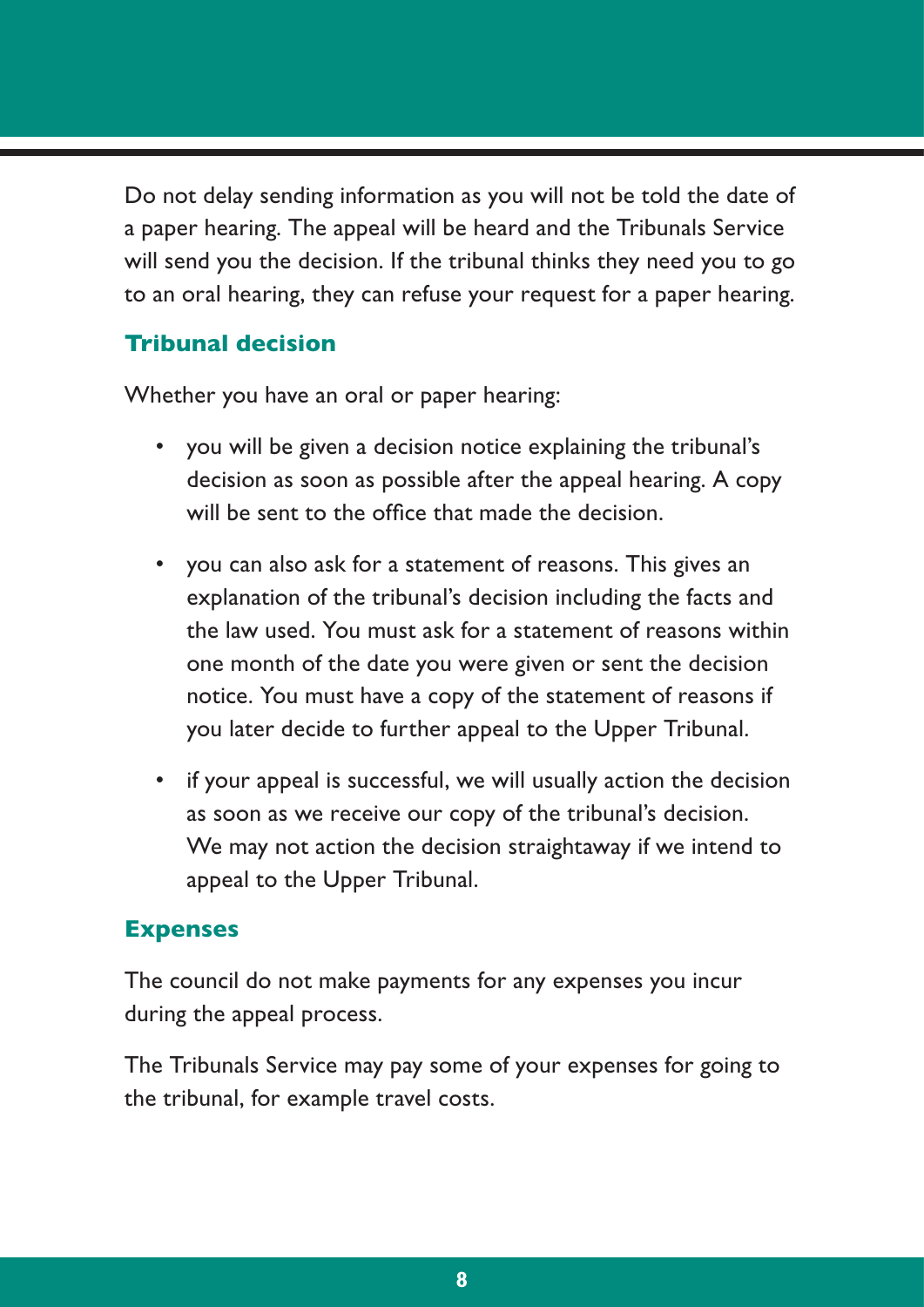# **What can you do if you disagree with the tribunal's decision?**

## **Appeals to the Upper Tribunal**

If you do not agree with the appeal tribunal's decision you may be able to appeal to the Upper Tribunal. They are independent of both the Department for Work and Pensions and the Local Authority.

### **Who can appeal to the Upper Tribunal?**

Appeals can be made by:

- anyone who has already appealed to the Tribunals Service;
- the Local Authority;
- the Department for Work and Pensions.

## **What you can appeal to the Upper Tribunal about**

You can only appeal to the Upper Tribunal on a point of law. You cannot appeal about:

- questions of facts;
- a tribunal's finding or conclusions.

For further information visit the Upper Tribunal website at www.tribunals.gov.uk.

## **Other organisations that can help**

Advice centres, such as the Citizens Advice Bureau and law centres, can represent you and help you understand the reasons for decisions about housing benefit. They can also help you to fill in forms or to write a letter. They will sometimes go with you to the tribunal that hears your appeal.

It will help the advice centre if you show them any letters you have about the decision that you think is wrong. Trade Unions may also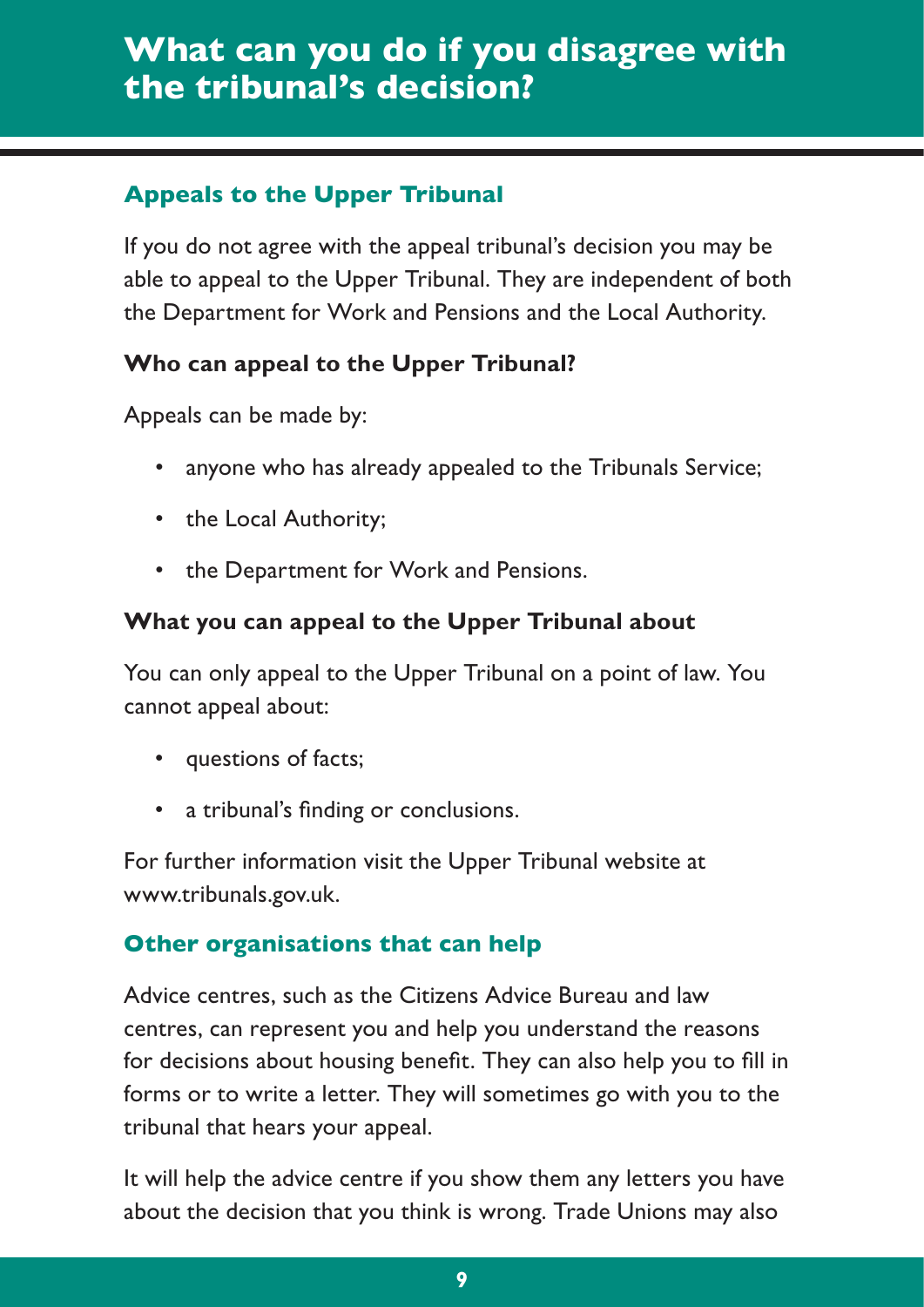offer free advice to their members. They may also be able to speak for you at the tribunal that hears your appeal.

If you have any enquiries or require assistance, you can visit your local customer service centre listed below.

| Anlaby Haltemprice Customer<br><b>Service Centre</b><br>East Riding Leisure Haltemprice<br>Springfield Way<br>Anlaby<br>HUI0 6QJ | <b>Beverley Customer Service Centre</b><br><b>Cross Street</b><br><b>Beverley</b><br>HUI7 9AX             |
|----------------------------------------------------------------------------------------------------------------------------------|-----------------------------------------------------------------------------------------------------------|
| <b>Bridlington Customer Service Centre</b><br><b>Town Hall</b><br>Quay Road<br><b>Bridlington</b><br>YO16 4LP                    | <b>Brough Customer Service Centre</b><br>Petuaria Centre.<br>Centurion Way,<br>Brough,<br><b>HUIS IDF</b> |
| Cottingham Customer Service<br>Centre<br>Civic Hall<br>Market Green<br>Cottingham<br><b>HUI6 5OG</b>                             | Driffield Customer Service Centre<br>Cross Hill<br><b>Driffield</b><br><b>YO25 6RQ</b>                    |
| Goole Customer Service Centre<br>Council Offices<br>Church Street<br>Goole<br>DNI4 5BG                                           | <b>Hedon Customer Service Centre</b><br>2 New Road<br>Hedon<br>HUI2 8EN                                   |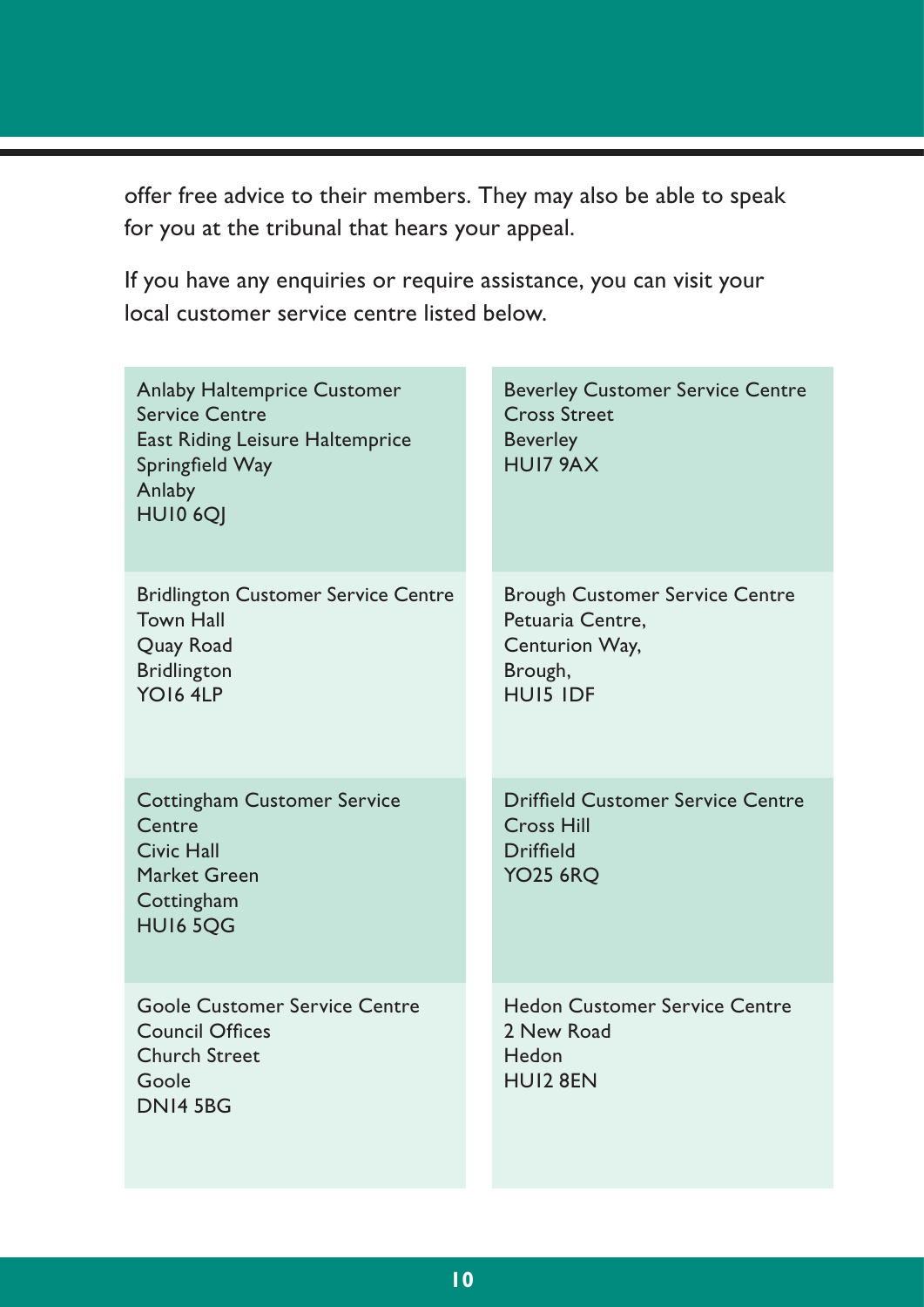| The Hessle Centre<br>Southgate<br>Hessle<br><b>HUI3 ORB</b>                                                               | Hornsea Customer Service Centre<br>75 Newbegin<br>Hornsea<br>HUI8 IPA                                                           |
|---------------------------------------------------------------------------------------------------------------------------|---------------------------------------------------------------------------------------------------------------------------------|
| Howden Customer Service Centre<br>69 Hailgate<br>Howden<br>DNI47SX                                                        | Market Weighton Customer<br><b>Service Centre</b><br><b>Wicstun Centre</b><br>14 Beverley Road<br>Market Weighton<br>$YO43$ 3JP |
| Pocklington Customer<br><b>Service Centre</b><br>The Pocela Centre<br>23 Railway Street<br>Pocklington<br><b>YO42 2QU</b> | <b>Withernsea Customer Service</b><br>Centre<br>243 Oueen Street<br>Withernsea<br>HUI9 2HH                                      |